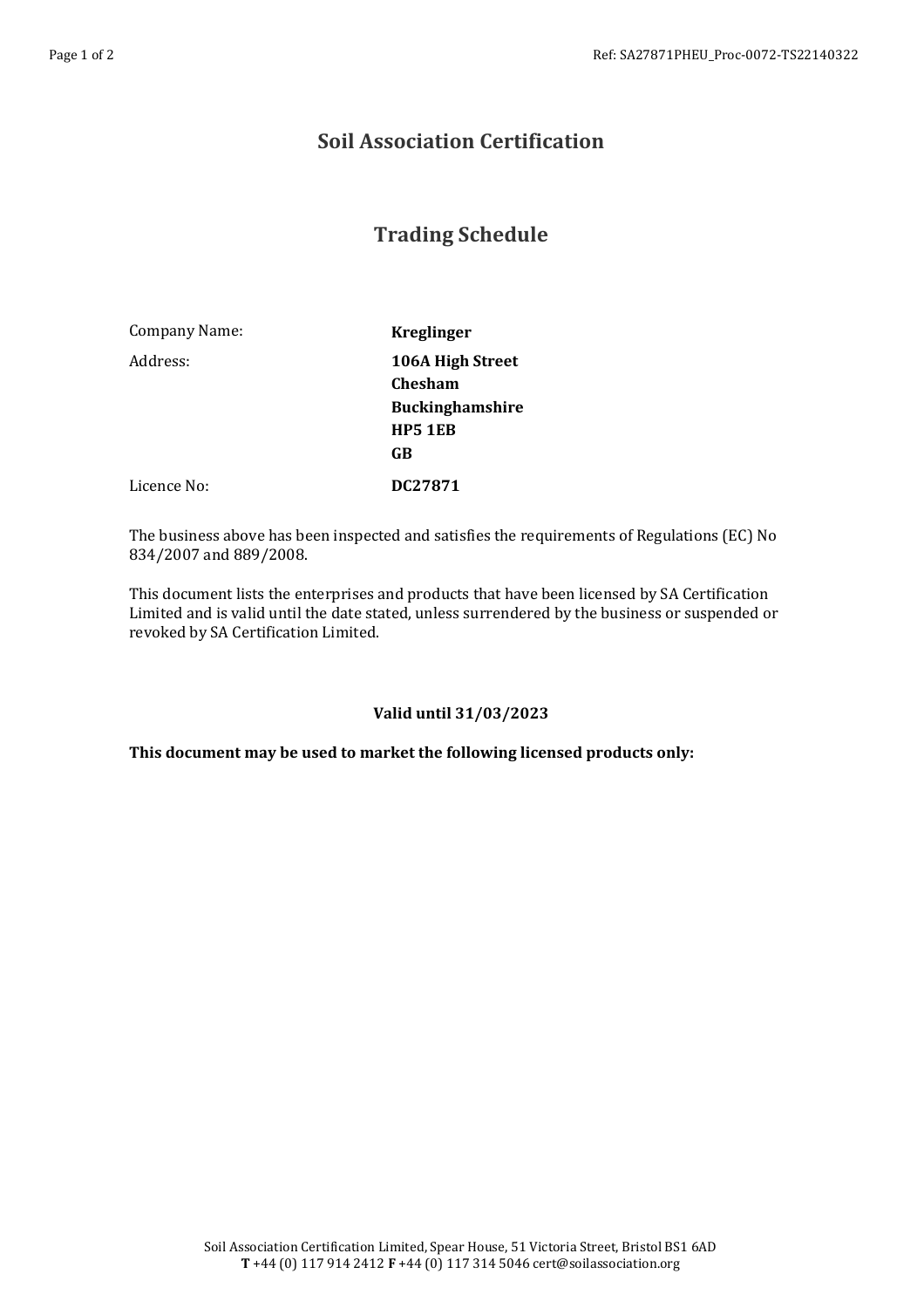| <b>Enterprises</b> | <b>Status</b> |
|--------------------|---------------|
| Exporting          | Organic       |
| Importing          | Organic       |
| Trade              | Organic       |
| Wholesale          | Organic       |

| <b>Product Name</b>                | <b>Status</b> |
|------------------------------------|---------------|
| Nu Flac (Ground Rice Hull)         | Organic       |
| Nu-Flac Tea Cut (Ground Rice Hull) | Organic       |
| Nu-Flow (Ground Rice Hull)         | Organic       |
| Nutriz CD-O (Rice Powder)          | Organic       |
| Nutriz M-O-L (Rice Powder)         | Organic       |
| Remy O-DR (Rice Starch)            | Organic       |
| Remyflo CO (T) (Rice Flour)        | Organic       |
| Remyflo CO P (Rice Flour)          | Organic       |
| Remyflo RO (T) (Rice Flour)        | Organic       |
| Remyflo RO P (Rice Flour)          | Organic       |
| Rice Concentrate                   | Organic       |

**Issue date:** 14/03/2022 **Last annual inspection:** 17/06/2021

### **Signed by:**

Phil Skentelbery, Senior Certification Manager